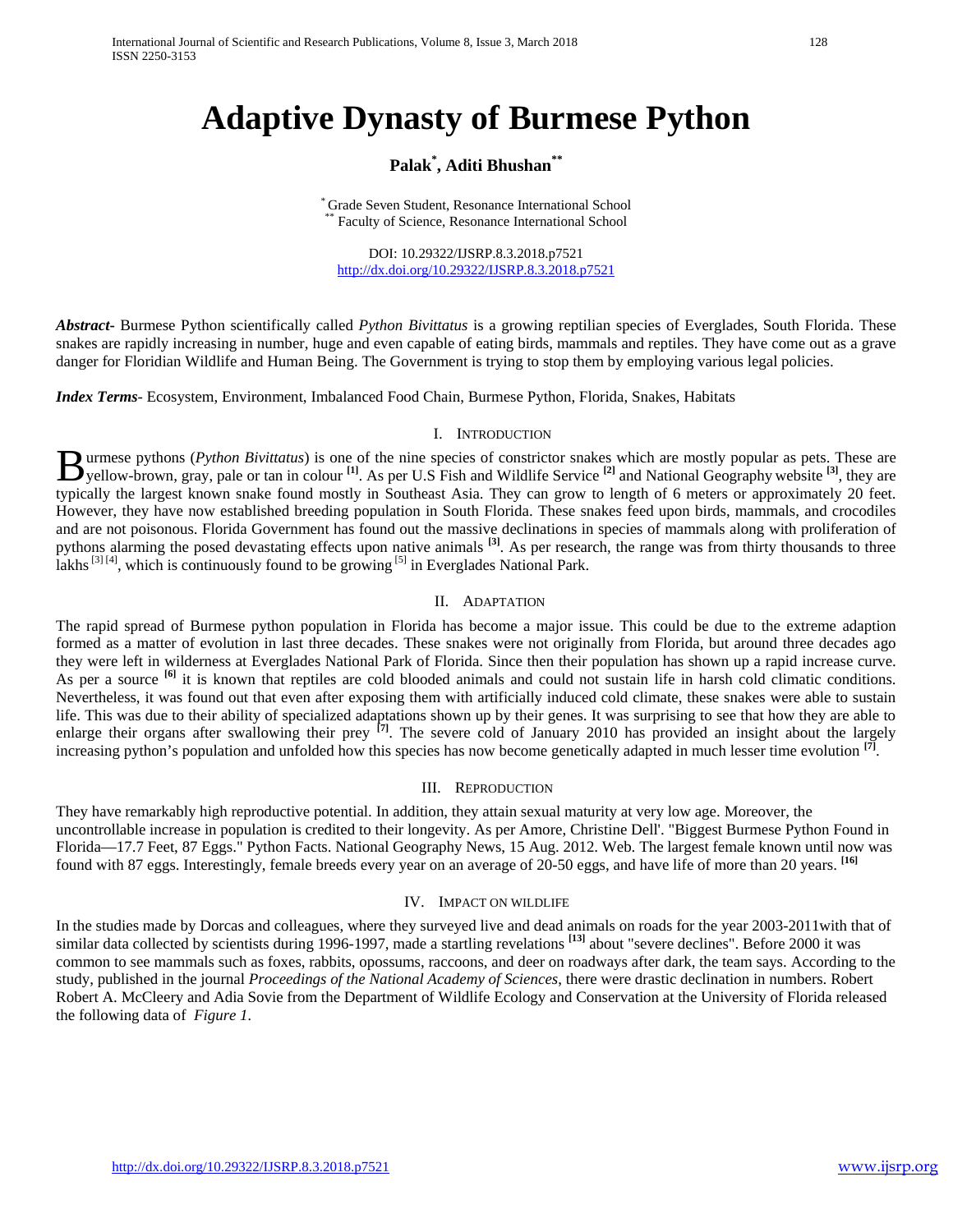

*A. Spatial Ecology*

#### *Figure 1: Severe Declinations [17]*

To understand the spatial ecology of Burmese Pythons, researchers have used several techniques like capture analysis and radiotelemetry studies. In capture analysis, the gut analyses revealed the swallow up of birds, rodents and crocodiles as food by these pythons <sup>[9]</sup>. In the radio-telemetry technique where pythons were implanted with radio transmitters to track the movement patterns, shows the homing nature of these snakes.

#### *B. Invasive Impact*

They are classified as an invasive species in Florida. Invasive species disrupts the ecosystem by preying on native species. The female snakes breeds almost every year producing around twenty to fifty eggs and can even live for more twenty years <sup>[10]</sup>. They have very flexible dietary requirements namely; they can survive for long periods even without food independent of type of prey. However, if prey is readily available, they can eat it regularly. As a result, they pose a great threat to wildlife, especially mid-sized mammals. Severe declines during the year of 2003-2011 has been observed in populations of bobcat, fox, raccoon, rabbit, opossum, and other species sightings. These declines were concordant with the spatial geography of python spread **[11]**.

#### V. CONTROL AND REGULATIONS

Many methods were implemented to control the thriving Burmese python population in Florida as the python-occupied areas has become inaccessible to humans. Florida legislators have also put into place provisions targeted at the release of exotic snakes into the wild. The Florida Government has allotted one such dog search team <sup>[12]</sup>. The PIT Tags were implanted in those snakes having diameter more than 2 meters by the Florida Fish and Wildlife Commission for regulations. It was done to stop the entry of these snakes to any other regions **[13] [9]**.

#### VI. CONCLUSION

The Burmese Pythons have shown a very rapid evolutionary feature in terms of survivorship. Here we have seen that how the uncontrolled growth in population of these snakes has resulted in declination of other species and has proved as threat to the ecosystem. Hence, we can exemplify the impacts of imbalanced food chain in nature. Moreover, with this environmental research we can understand the food chain, biodiversity and biological evolutions with time constraints and as per natural conditions. This example shows the flexibility of an organism for survivorship and as per need.

#### REFERENCES

- [1] Szalay, Jessie. "Python Facts." *LiveScience*, Purch, 19 Feb. 2016[, www.livescience.com/53785-python-facts.html.](http://www.livescience.com/53785-python-facts.html)
- [2] Amore, Christine Dell'. "Pythons Eating Through Everglades Mammals at "Astonishing" Rate?" *National Geographic*, National Geographic Society, 30 Jan. 2012, news.nationalgeographic.com/news/2012/01/120130-florida-burmese-pythons-mammals-everglades-science-nation/.
- [3] NAT GEO SITES. "Burmese Python." *National Geographic*, 5 May 2017[, www.nationalgeographic.com/animals/reptiles/b/burmese-python/.](http://www.nationalgeographic.com/animals/reptiles/b/burmese-python/)
- [4] Snow, R. W., M. L. Brien, M. S. Cherkiss, L. Wilkins, and F. J. Mazzotti. 2007b. Dietary habits of the Burmese python, Python molurus bivittatus, in Everglades National Park, Florida. Herpetological Bulletin 101:5-7.
- [5] "Famed snake trackers from India latest weapon in Florida ..." *Student News Daily*, 16 Feb. 2017[, www.studentnewsdaily.com/daily-news-article/famed-snake](http://www.studentnewsdaily.com/daily-news-article/famed-snake-trackers-from-india-latest-weapon-in-florida-war-on-pythons/)[trackers-from-india-latest-weapon-in-florida-war-on-pythons/.](http://www.studentnewsdaily.com/daily-news-article/famed-snake-trackers-from-india-latest-weapon-in-florida-war-on-pythons/)
- [6] Library, World. "Burmese pythons in Florida." *Burmese pythons in Florida | World Library - eBooks | Read eBooks online*, World Heritage Encyclopedia, [www.worldlibrary.in/articles/eng/Burmese\\_pythons\\_in\\_Florida.](http://www.worldlibrary.in/articles/eng/Burmese_pythons_in_Florida)
- [7] W.-K. Chen, *Linear Networks and Systems* (Book style)*.* Belmont, CA: Wadsworth, 1993, pp. 123–135.
- [8] "Secrets to 'extreme adaptation' found in Burmese python genome." *ScienceDaily*, ScienceDaily, 2 Dec. 2013, [www.sciencedaily.com/releases/2013/12/131202162117.htm.](http://www.sciencedaily.com/releases/2013/12/131202162117.htm)
- [9] University of Texas. "National Science Foundation Where Discoveries Begin." *Secrets to 'extreme adaptation' found in Burmese python genome | NSF - National Science Foundation*, 2 Dec. 2013[, www.nsf.gov/news/news\\_summ.jsp?cntn\\_id=129933.](http://www.nsf.gov/news/news_summ.jsp?cntn_id=129933)
- [10] "Burmese pythons in Florida." *Wikipedia*, Wikimedia Foundation, 27 Feb. 2018, en.wikipedia.org/wiki/Burmese\_pythons\_in\_Florida.
- [11] Dove, C. J., R. W. Snow, M. R. Rochford, and F. J. Mazzotti. 2011. Birds consumed by the invasive python (Python molurus bivittatus) in Everglades National Park, Florida, USA. The Wilson Journal of Ornithology 123:126-131.
- [12] Dorcas, M. E., and J. D. Willson. 2011. Invasive pythons in the United States: ecology of an introduced predator. Athens, GA: University of Georgia Press.